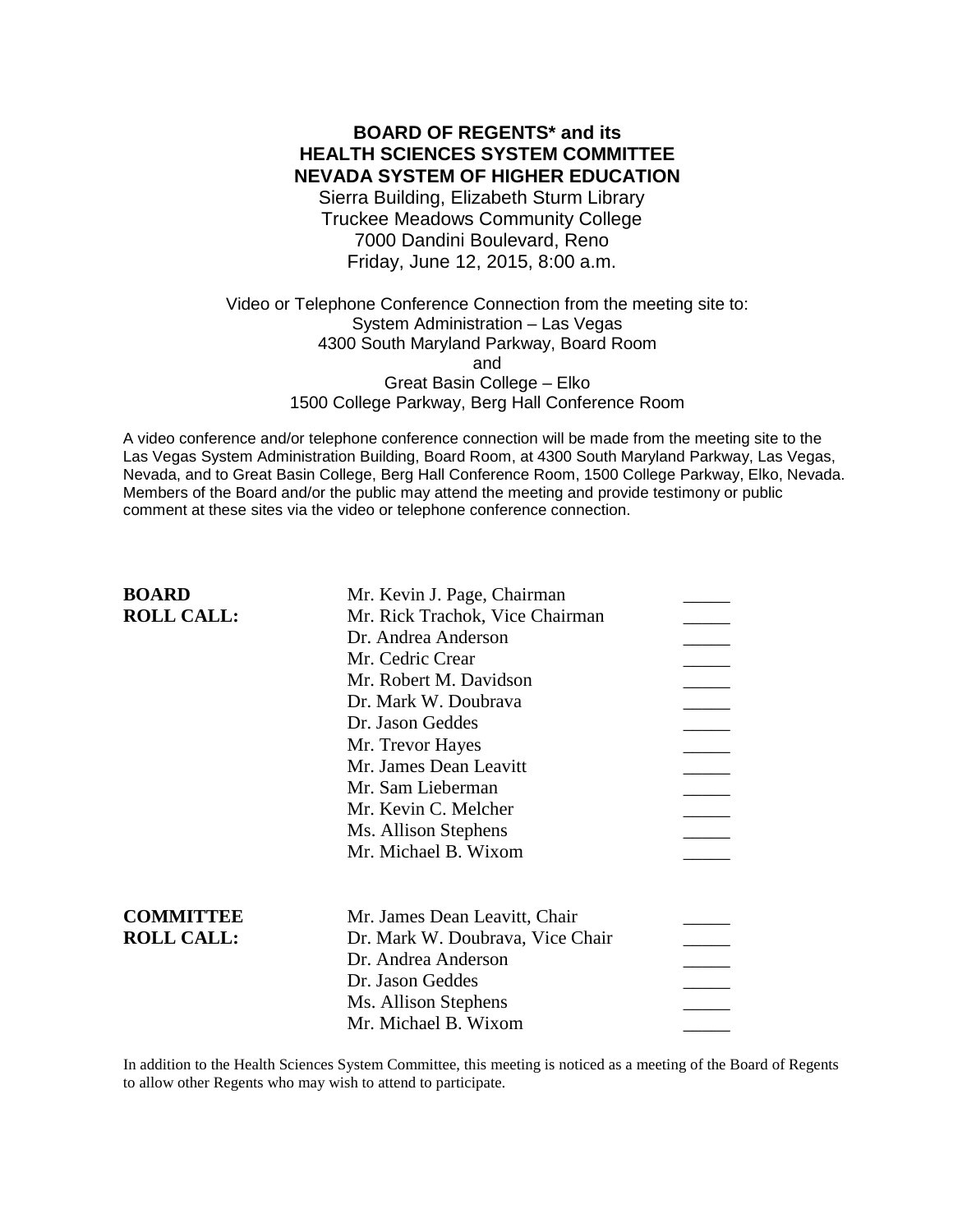### **IMPORTANT INFORMATION ABOUT THE AGENDA AND PUBLIC MEETING**

**NOTE:** Below is an agenda of all items scheduled to be considered. Notification is hereby provided that items on the agenda may be taken out of the order presented, two or more agenda items may be combined for consideration, and an agenda item may be removed from the agenda or discussion relating to an item on the agenda may be delayed at any time.

> In accordance with the Board of Regents' Bylaws, Title I, Article V, Section 20, items voted on may be the subject of a motion to reconsider at this meeting. A motion to reconsider an item may be made at any time before adjournment of this meeting. Similarly, if an item is tabled at any time during the meeting, it may, by proper motion and vote, be taken from the table and thereafter be the subject of consideration and action at any time before adjournment of this meeting.

\*The Board of Regents, at its regularly scheduled meetings, meets concurrently with its Committees (the Academic, Research and Student Affairs Committee; the Audit Committee; the Business and Finance Committee; the Cultural Diversity Committee; the Investment and Facilities Committee; and the Health Sciences System Committee). The Board's Committee meetings take place in accordance with the agendas published for those Committees. Regents who are not members of the Committees may attend the Committee meetings and participate in the discussion of Committee agenda items. However, action items will only be voted on by the members of each Committee, unless a Regent is temporarily made a member of that Committee under Board of Regents' Bylaws, Title 1, Article VI, Section 6. The full Board of Regents will consider Committee action items in accordance with the Board of Regents' agenda published for the current or for a subsequent meeting.

In accordance with the Board of Regents' Bylaws, Title 1, Art. V, Section 13, a quorum may be gained by telephonic hookup.

Some agenda items are noted as having accompanying reference material. Reference material may be accessed on the electronic version of the agenda by clicking the reference link associated with a particular item. The agenda and associated reference material may also be accessed on the Internet by visiting the Board of Regents' website at:

### <http://system.nevada.edu/Nshe/index.cfm/administration/board-of-regents/meeting-agendas/>

Many public libraries have publicly accessible computer terminals. Copies of the reference material and any additional support materials that are submitted to the Board of Regents' Office and then distributed to the members of the Board of Regents after the mailing of this agenda but before the meeting, will be made available as follows: 1. Copies of any such materials are available at the Board of Regents' Office at 2601 Enterprise Road, Reno, Nevada and the Board of Regents' Office at 4300 S. Maryland Parkway, Las Vegas, Nevada. A copy may be requested by calling Nancy Stone at (702) 889-8426; 2. Copies of any such materials will also be available at the meeting site.

Reasonable efforts will be made to assist and accommodate physically disabled persons attending the meeting. Please call the Board office at (775) 784-4958 in advance so that arrangements may be made.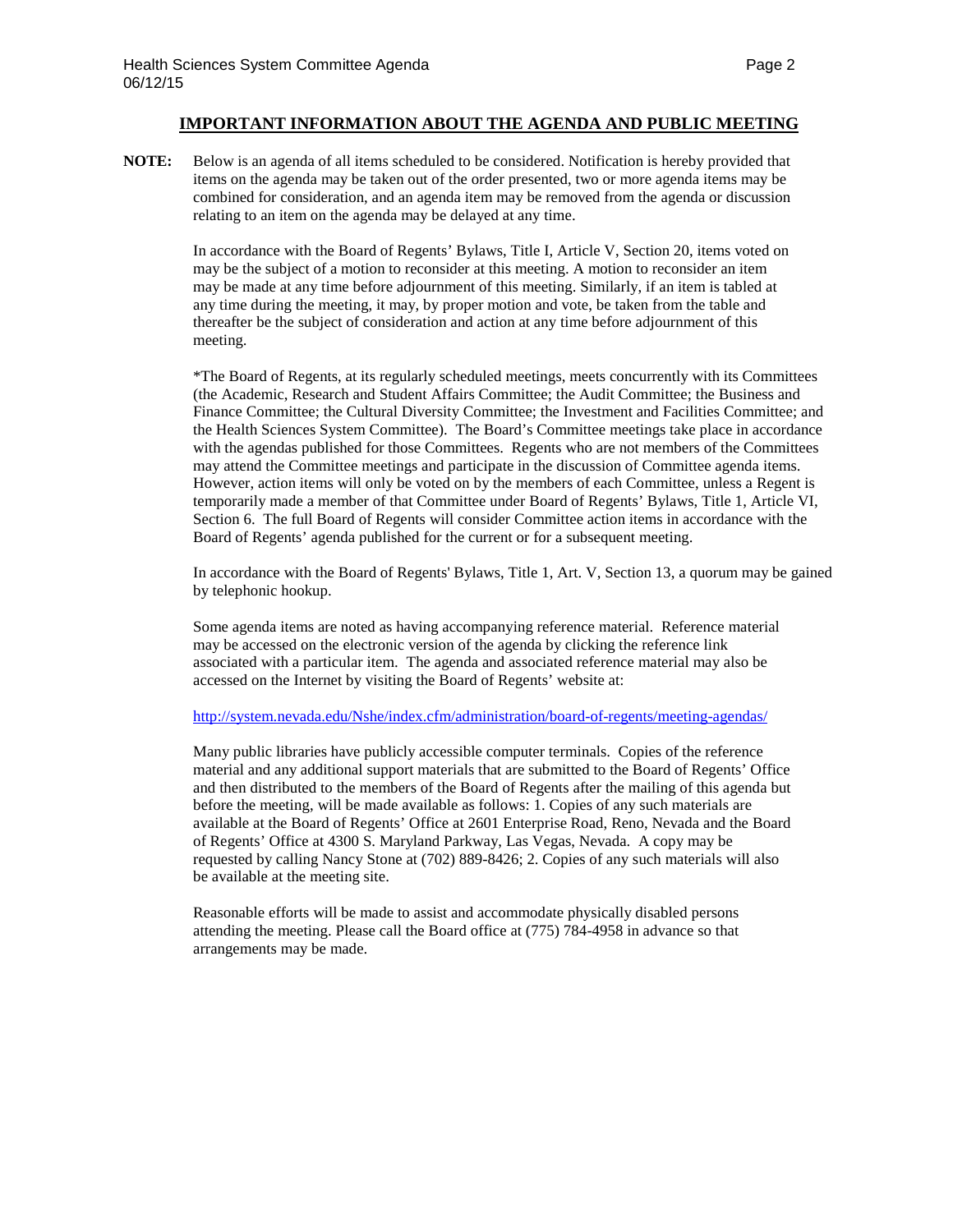### **1. PUBLIC COMMENT INFORMATION ONLY**

Public comment will be taken during this agenda item. No action may be taken on a matter raised under this item until the matter is included on an agenda as an item on which action may be taken. Comments will be limited to three minutes per person. Persons making comment will be asked to begin by stating their name for the record and to spell their last name. The Committee Chair may elect to allow additional public comment on a specific agenda item when that agenda item is being considered.

In accordance with Attorney General Opinion No. 00-047, as restated in the Attorney General's Open Meeting Law Manual, the Chair may prohibit comment if the content of that comment is a topic that is not relevant to, or within the authority of, the Board of Regents, or if the content is willfully disruptive of the meeting by being irrelevant, repetitious, slanderous, offensive, inflammatory, irrational or amounting to personal attacks or interfering with the rights of other speakers.

### **2. MINUTES FOR POSSIBLE ACTION**

Request is made for approval of the minutes from the March 6, 2015, meeting. *[\(Ref. HSS-2\)](http://system.nevada.edu/tasks/sites/Nshe/assets/File/BoardOfRegents/Agendas/2015/jun-mtgs/hss-refs/HSS-2.pdf)*

### **3. CHAIR'S REPORT INFORMATION ONLY**

Chair James Dean Leavitt will provide general remarks and update the Committee members regarding health sciences planning and development efforts including, but not limited to, a review of legislative activities and actions, if any, of the Board of Regents, the Health Sciences System administration or other NSHE leaders since the last meeting of the Committee.

*ESTIMATED TIME: 5 mins.*

## **4. HEALTH SCIENCES SYSTEM INFORMATION ONLY ACTIVITIES AND INITIATIVES**

Vice Chancellor of Health Sciences, Marcia Turner, will provide an update on Health Sciences System activities and initiatives since the last meeting of the Committee.

*ESTIMATED TIME: 5 mins.*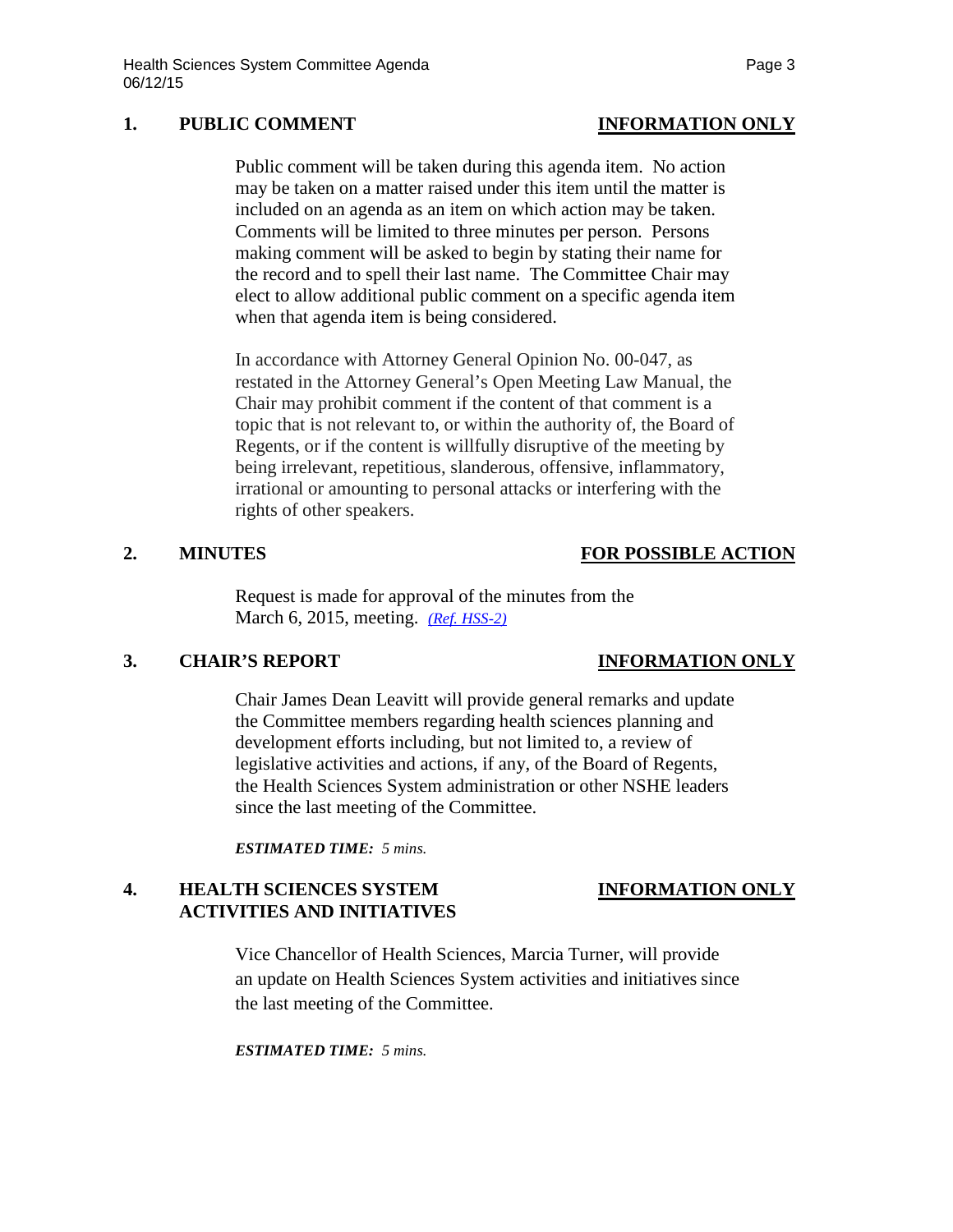### **5. UNIVERSITY OF NEVADA, LAS VEGAS INFORMATION ONLY SCHOOL OF MEDICINE**

Dr. Barbara Atkinson, Planning Dean of the UNLV School of Medicine, will provide an update on UNLV School of Medicine activities and initiatives. *[\(Ref. HSS-5\)](http://system.nevada.edu/tasks/sites/Nshe/assets/File/BoardOfRegents/Agendas/2015/jun-mtgs/hss-refs/HSS-5.pdf)*

*ESTIMATED TIME: 10 mins.*

### **6. UNIVERSITY OF NEVADA SCHOOL INFORMATION ONLY OF MEDICINE** *(UNSOM)*

Dr. Thomas L. Schwenk, Dean, UNSOM, and Vice President, Division of Health Sciences, UNR, will provide an update on UNSOM activities and initiatives. *[\(Ref. HSS-6\)](http://system.nevada.edu/tasks/sites/Nshe/assets/File/BoardOfRegents/Agendas/2015/jun-mtgs/hss-refs/HSS-6.pdf)*

*ESTIMATED TIME: 10 mins.*

## **7. UNSOM RENO AND LAS VEGAS INFORMATION ONLY INTERNAL MEDICINE RESIDENCY PROGRAMS**

Overview and discussion of the University of Nevada School of Medicine (UNSOM) Internal Medicine Residency Programs in Las Vegas and Reno, including the National Resident Matching Program results from 2014 and 2015 for these programs. The 2014 National Resident Matching Program residency match is available on the web at: [http://www.nrmp.org/wp](http://www.nrmp.org/wp-content/uploads/2014/06/Match-Data-Main-Match-Results-by-State-and-Specialty-2014.pdf)[content/uploads/2014/06/Match-Data-Main-Match-Results-by-](http://www.nrmp.org/wp-content/uploads/2014/06/Match-Data-Main-Match-Results-by-State-and-Specialty-2014.pdf)[State-and-Specialty-2014.pdf](http://www.nrmp.org/wp-content/uploads/2014/06/Match-Data-Main-Match-Results-by-State-and-Specialty-2014.pdf) *.* 

*ESTIMATED TIME: 5 mins.*

## 8. NEVADA STATE PUBLIC HEALTH **INFORMATION ONLY LABORATORY, NEWBORN SCREENING PROGRAM**

Dr. Thomas L. Schwenk, Dean, UNSOM, and Vice President, Division of Health Sciences, UNR, will provide an update on the Nevada State Public Health Laboratory, Nevada Newborn Screening Program. *[\(Ref. HSS-8\)](http://system.nevada.edu/tasks/sites/Nshe/assets/File/BoardOfRegents/Agendas/2015/jun-mtgs/hss-refs/HSS-8.pdf)*

*ESTIMATED TIME: 10 mins.*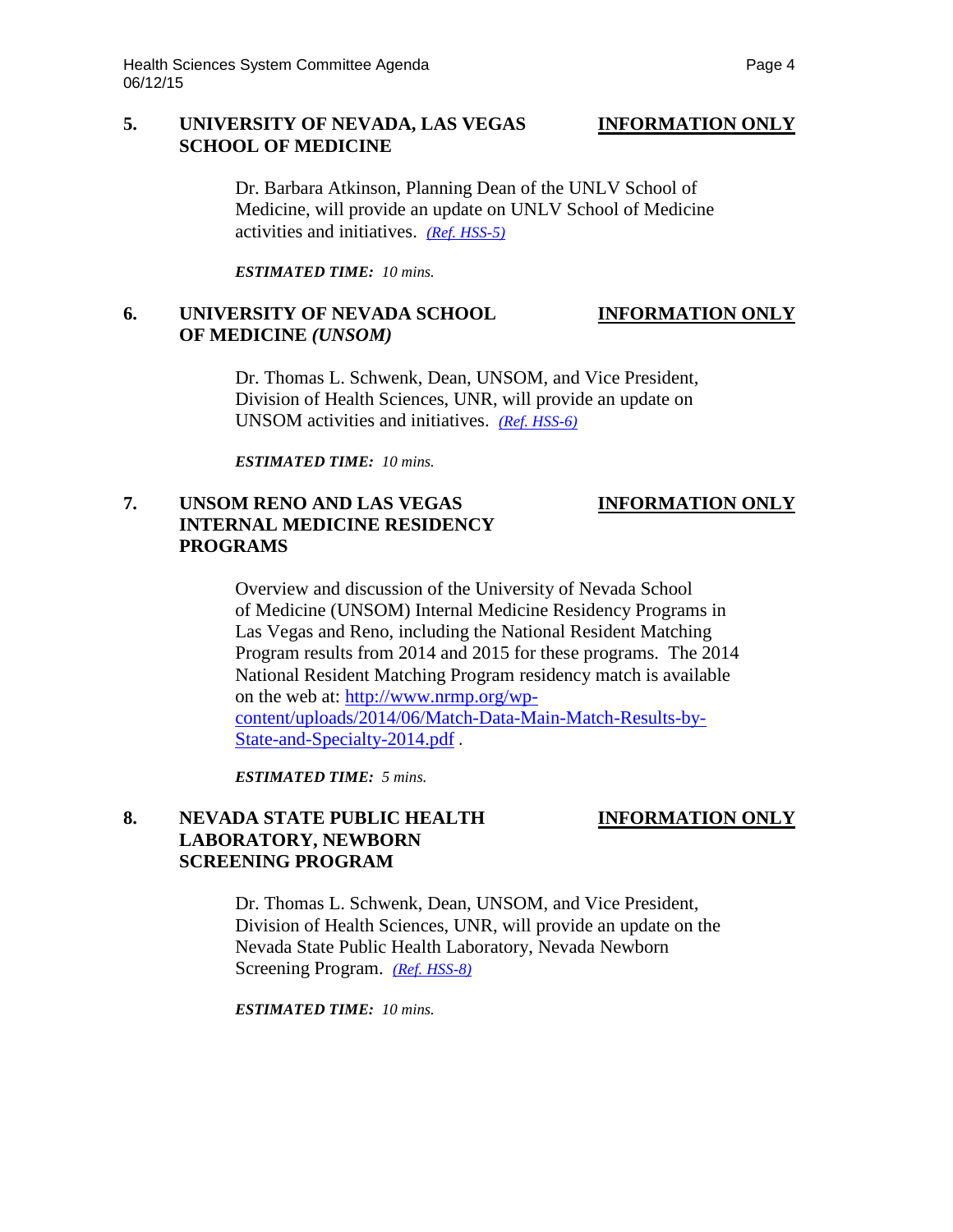## **9. UNSOM OFFICE OF STATEWIDE INFORMATION ONLY INITIATIVES REPORT ON HEALTH WORKFORCE IN NEVADA**

Dr. Tabor Griswold, Health Services Research Analyst, Office of Statewide Initiatives, UNSOM, will provide an overview of the Health Workforce in Nevada 2015 Report. *[\(Ref. HSS-9\)](http://system.nevada.edu/tasks/sites/Nshe/assets/File/BoardOfRegents/Agendas/2015/jun-mtgs/hss-refs/HSS-9.pdf)*

*ESTIMATED TIME: 10 mins.*

Items for consideration at future meetings may be suggested. Any discussion of an item under "New Business" is limited to description and clarification of the subject matter of the item, which may include the reasons for the request.

*ESTIMATED TIME: 5 mins.*

### **11. PUBLIC COMMENT INFORMATION ONLY**

Public comment will be taken during this agenda item. No action may be taken on a matter raised under this item until the matter is included on an agenda as an item on which action may be taken. Comments will be limited to three minutes per person. Persons making comment will be asked to begin by stating their name for the record and to spell their last name. The Committee Chair may elect to allow additional public comment on a specific agenda item when that agenda item is being considered.

In accordance with Attorney General Opinion No. 00-047, as restated in the Attorney General's Open Meeting Law Manual, the Chair may prohibit comment if the content of that comment is a topic that is not relevant to, or within the authority of, the Board of Regents, or if the content is willfully disruptive of the meeting by being irrelevant, repetitious, slanderous, offensive, inflammatory, irrational or amounting to personal attacks or interfering with the rights of other speakers.

### **10. NEW BUSINESS INFORMATION ONLY**